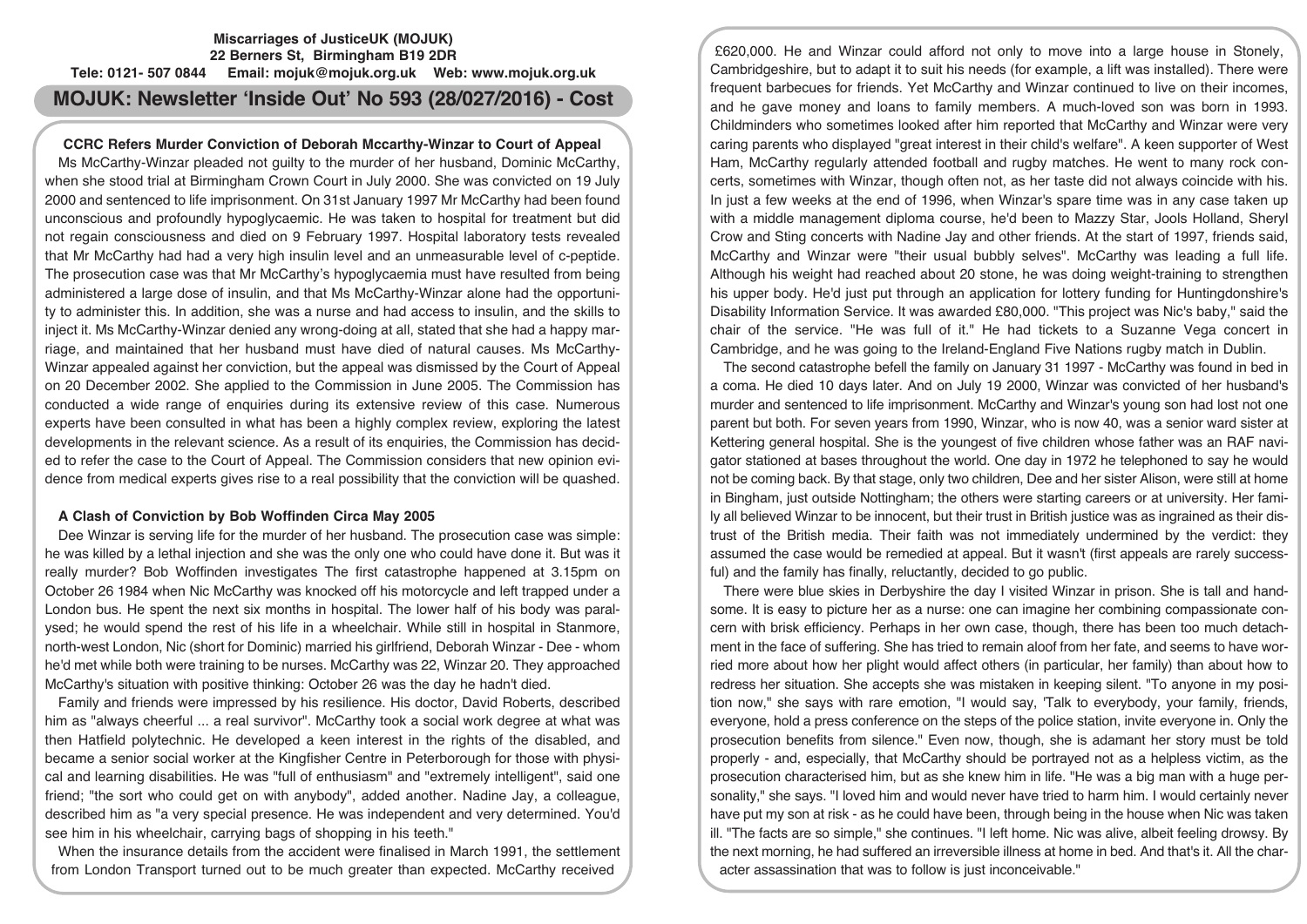Winzar has a sort of mild rock'n'roll free-spiritedness that seemed to count against her at the trial. She was astonished at the way small character traits were seized upon. The press reported that she wore "a lime green summer jacket" for the final day of the trial, as if that were evidence of guilt. When McCarthy died, she covered all the mirrors in the house. It's an old Jewish custom. She isn't Jewish and explained: "I just did it out of respect for Nic." For the prosecution, however, it was evidence of something close to weirdness. And hadn't she murdered him for his money? Set aside the innuendo and a different picture emerges. She had married McCarthy after his accident when there was scant hope of a massive compensation settlement. She had cycled to work every day when they couldn't afford a car so she could support him through his four-year degree course. She had been a Samaritan for 12 years. She was about to become a surrogate mother for a childless couple. In the end, all this counted for nothing.

On January 30 1997, Winzar went to a leaving party for the junior doctors on her ward with Mary Newell, a colleague. As her shift the next day would start at 7am, and as she would have a drink at the party, Winzar decided not to travel back to Stonely (about 30 minutes' drive away) and arranged to stay overnight at Newell's. That day, McCarthy, who had lately got over a bout of flu, felt cold and tired; a colleague advised him to go home, though he worked until 5pm as normal. In phone calls that evening, he told his two brothers and his mother he was "extremely tired" and would turn in early. Because of her concern for him, Winzar was late leaving home and didn't arrive at Newell's until after nine. At 9.30pm, her colleague's husband drove them to the party. They left at around 1am, returning to Newell's at around 1.30am, and stayed up talking, Newell estimated, for up to 90 minutes. Winzar left without waking her hosts. At 7am sharp she was back on her ward and in good spirits, according to colleagues, laughing about the party that had wound up only a few hours earlier. From just before 9am she began phoning McCarthy to see how he was feeling. Getting no response, she became anxious, especially after finding out their son had not been dropped off at kindergarten. Jane Lancaster-Adlam, who ran the kindergarten, offered to go round to the house. There was no reply, but she managed to speak to the little boy through the letter box and persuade him to pass through the keys. She found McCarthy upstairs on his bed, and phoned their GP, Dr Roberts, who arrived soon after 10am and called an ambulance.

Lancaster-Adlam noticed that the television was on, and Roberts noted additional points of interest: that McCarthy's catheter bag was "bursting full" (Winzar, who soon arrived from Kettering, emptied it); and that he had vomited. McCarthy vomited again when the ambulance crew moved him. He then had a fit in the ambulance on his way to the nearest hospital, Hinchingbrooke, in Huntingdon. McCarthy was suffering from hypoglycaemia, or low blood sugar, one of the possible causes of which could be the administration of insulin. A hospital team of five carried out a standard procedure called a "log roll", to check for signs of trauma or other clues to assist diagnosis. One of the things they looked for was an injection site; there was none. A CT scan carried out at 2pm showed that McCarthy's brain was swollen. He was put on life support but, on February 3, a consultant told the family that only a miracle could save him. He died six days later. Immunoassay tests on a sample of McCarthy's blood were conducted in Professor Vincent Marks's laboratory at the Royal Surrey county hospital in Guildford. These showed elevated insulin levels and low C-peptide levels. When insulin is made within the body, an enzyme called C-peptide is proportionately produced. Accordingly, one inference from the presence of significant insulin and the absence of C-peptide is that the insulin in the body has been introduced externally rather than naturally produced.

The coroner ordered the cancellation of the funeral arrangements to allow a second postmortem to take place. This was conducted by the pathologist Dr Nat Cary. "There is no doubt that insulin was exogenously administered," he wrote, adding: "Detailed inquiry should be carried out to establish the circumstances." McCarthy was buried on March 5. There had been no defence postmortem. How could there be? There were no criminal proceedings under way, and so no defence team. Yet whenever a pathologist sparks off a criminal investigation, as Cary had surely done, it is arguable that the coroner should, as a matter of course, ensure that a defence postmortem could be undertaken. Winzar was charged with McCarthy's murder on January 30 1998 - almost a year to the day after he was found in a coma. The trial did not begin at Birmingham crown court until June 7 2000, more than three years after McCarthy's death. Winzar was on bail throughout that time - but she recalls the period as "the most destructive of sentences". All she could do was wait; she had been instructed not to talk about the case with anyone. "That further increased my sense of isolation," she says, "and made me appear distant and secretive." The prosecution case was that the immunoassays provided conclusive proof that the insulin had been administered externally. There was no suggestion that McCarthy had done this himself, or that anyone else had done it, and therefore Winzar was guilty. Throughout, the alternative view of the defence has been that McCarthy died of natural (albeit unascertained) causes.

At trial, the crown produced various pieces of speculation and suspicion. On two occasions, on February 2 and 4, the Imed pump infusing sedative into McCarthy in hospital may have been tampered with. Again, the prosecution asserted, Winzar must have been responsible: she was trying to finish him off. The defence countered that such suggestions were implausible. On the first occasion Winzar was accompanied by her brother-in-law, Dr Russell Boyd, who is a hospital consultant. The second incident occurred the day after the family was told that McCarthy would be unlikely to survive - so, if murder was the intention, what would have been the point? In any case, hospital staff were aware not only that the machine could be accidentally turned off but that, even if it were, it didn't greatly matter. "I would not expect the switching-off of the Imed machine to cause any significant physiological disturbance," stated one consultant anaesthetist, "even to a critically ill patient." The judge commented: "It does make you wonder if there is anything in this at all."

It is hard to think of a motive for the alleged crime, although the prosecution counsel, Stephen Coward QC, floated a few ideas. Nadine Jay had denied any suggestion of an affair with McCarthy, yet in cross-examining Winzar, Coward asked the defendant, "So what do you think was going on between Nadine Jay and Nic?" The defence pointed out that although McCarthy had visited her flat, the last time it was not Jay but her flatmate, Claire Fixter, who had invited him. "So was it Claire then?" Coward asked. At one point Winzar referred to Roberts as "David". Coward responded: "Ah, David, is it? David? I see, I see" - as if it were surprising that Winzar, a health professional whose husband required constant medical treatment, should be on first-name terms with the family doctor. So the only evidence supporting the suggestion that McCarthy had been injected with insulin was provided by the immunoassays. Were these tests accurate and reliable? One man who had serious doubts was Professor Marks. He had set up the laboratory in which the tests were conducted, had developed the tests in question, and had been the world's leading authority on hypoglycaemia since writing the standard textbook on it in 1965. He had also been an important defence witness in the world's most celebrated case of alleged poisoning by insulin: the Claus von Bülow case (in which von Bülow was acquitted at a retrial of the attempted murder of his wife, Sunny).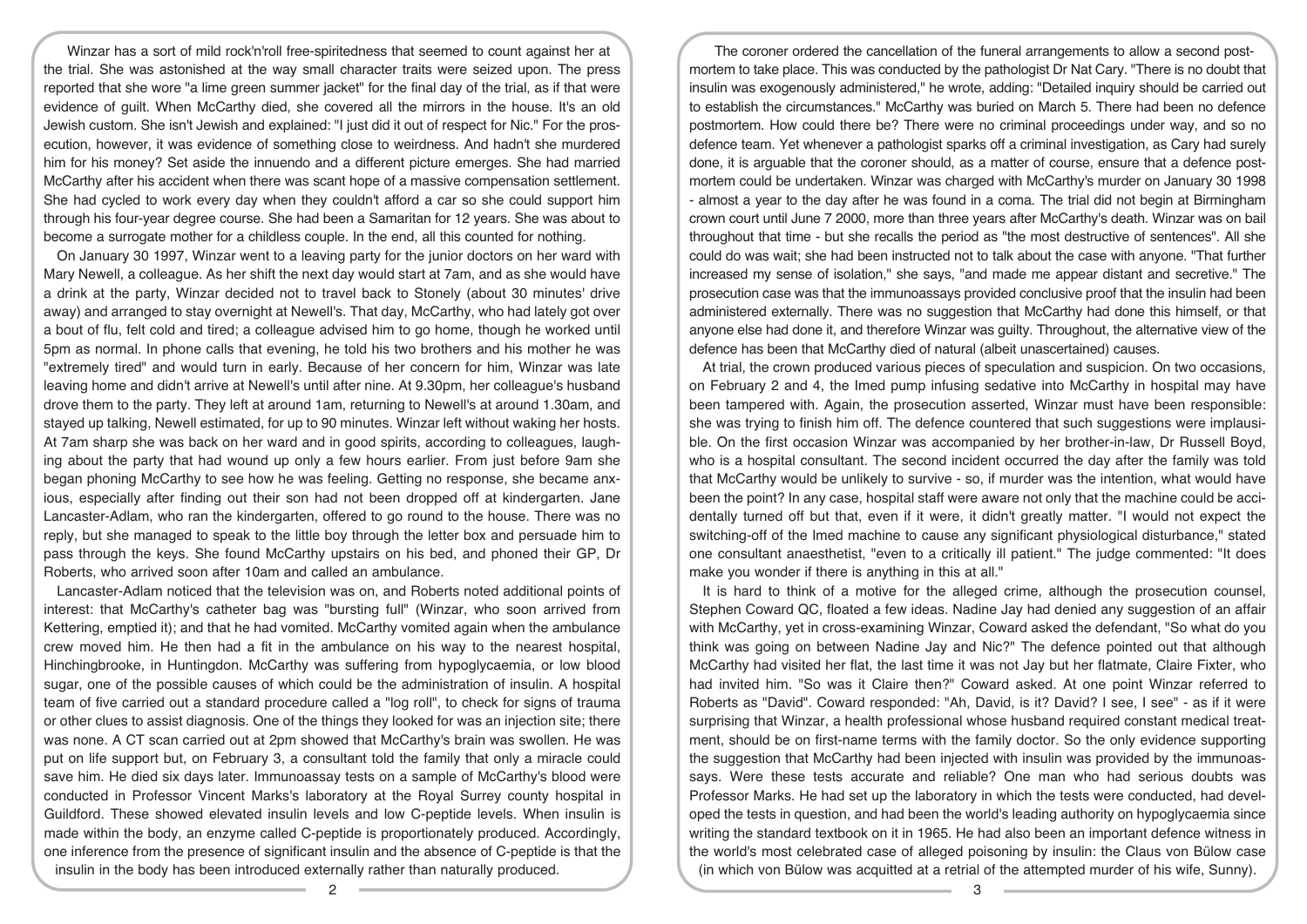Although initially satisfied with the test results, Professor Marks later came to the conclusion the evidence didn't stack up. McCarthy had not displayed the characteristic symptoms of insulin poisoning. "I have always worked on the principle that you never rely on one laboratory result when it does not fit the clinical picture," he told the court. Among the particular features that concerned Marks was McCarthy's vomiting. "Vomiting is common in all types of hypoglycaemia, except that due to insulin, where it's as rare as rocking-horse dung," he said. "The tests are exquisitely sensitive, but there are possibilities of interference, from what are known as insulin antibodies, and you can get misleading results." Essentially, he and his colleague, Dr Derek Teale (who was giving evidence for the prosecution) tried to impress upon the court that they ran a clinical laboratory. "That is what the NHS pays for, and what the NHS gets," Teale emphasised. "It does not pay for, and does not get, a forensic laboratory." Injecting McCarthy would not have been straightforward. He would certainly not have been a passive victim. Although he had no feeling in the lower half of his body, he would react to what would normally be pain and, for example, would kick out. (The only sedatives in McCarthy's body were those administered by the ambulance crew.) He also had sufficient upper-body strength to fight off an assailant and, if attacked, could have used the phone to summon assistance. (Anyone injected with insulin will remain conscious for about 20 minutes.) There was no insulin site, no needle or syringe that had been used for insulin injection, and no evidence of insulin in the house. Yet, said crown experts, "that does not rule out insulin injection".

This habit has crept into the courts in recent years. Medical experts have been giving testimony along the lines of, "There is no evidence that x happened, but this does not mean that x didn't happen." Many lawyers believe that scientific experts should be restricted to the evidence and refrain from adding speculative riders - if there's no evidence, there's no evidence, full stop. You only need to apply the technique to other circumstances - "There's no evidence that Princess Diana was murdered, but that doesn't mean she wasn't"; "There's no evidence that Lord Lucan is living in Huddersfield, but that doesn't mean he isn't" - to see how potentially prejudicial such reasoning can be. As if things weren't difficult enough, just after the defence case had started, Winzar's QC, Steven Kay, suffered a double bereavement, his parents dying within days of each other, and had to withdraw. His junior took up the reins.

After five weeks of evidence, Mr Justice Owen began his summing-up on Wednesday July 12. By the time he completed it the following Tuesday, the transcript ran to 324 pages. Much of it was concerned with abstruse scientific arguments. I've read hundreds of summings-up over the years, but this is the most impenetrable I have seen. "You may have thought you were out of your depths," the judge himself said to the jury, adding: "Certainly I am willing to confess that I thought that myself." We do not know what the Birmingham jury made of all this, but when the trial resumed after a weekend break, the judge conceded that some of his summing-up had not gone well. It "looked very good on paper," he said, "but I am now convinced it was a mistake and I can only apologise to you for that. All you can do is to do your best. If it does not work out, it does not work out, and I am sorry it did not."

In fact, there were at least four controversial aspects of the summing-up. The density of the scientific detail was merely the first. A second concerned the way the judge alluded to the defence arguments. He said the case had been "made more complicated inevitably by the need felt by the defence to test evidence". He added, "Nobody can criticise the defence for querying everything. It makes it very difficult for the jury ... If they did not do it, they would be failing in their duty, so we have to put up with it." The judge also appeared to be less than impressed by

Professor Marks, the main defence witness. "I am not meaning to be censorious," he said, "but you may have thought that some of the questions he was asked he did not answer. But then, that is the way of the world and you should not hold that in any way against him."

Mr Justice Owen then told the jury they did not have to provide a verdict of which they were "certain", merely one of which they could be "sure". Leaving aside the semantics of this ("sure" and "certain" are regarded as synonyms in most dictionaries), the attempt to draw a distinction might raise a specific difficulty in a court case already riven with disputes about the difference between clinical and forensic proof. It may have appeared to the jury that a lesser test needed to be applied. In the end the jury convicted and Winzar was sentenced to life imprisonment. Hooper, her barrister, wrote that he had "an unease about the verdict that I have never felt in a previous case". Murder by insulin poisoning is very rare for one notable reason - the victims seldom die. The crown case was fundamentally illogical. Winzar, they'd argued, had murdered McCarthy, emphasising that she was a nurse and so knew about insulin. But if she knew about insulin, she'd have known that glucose treatment in the first six hours generally brings patients round. And who had raised the alarm? Winzar had. Another reason the defence team was left smarting was that they felt deprived of the opportunity to prove Winzar's innocence. There had been no defence postmortem. Nor was McCarthy's blood ever properly analysed (by the time it was tested, the hospital had pumped his body full of antibiotics). The most crucial point, however, was that the original pathologist had not retained the brain for examination.

Some samples of brain tissue were available, but Dr Jennian Geddes, consultant neuropathologist at the Royal London hospital, commented that the samples selected were not ideal. Nevertheless, she said, had the prosecution case been correct, she would have expected to find some evidence of hypoglycaemic brain damage, but she could find none. (She did see signs of hypoxia - a shortage of oxygen - which could account for the swollen brain on the CT scan.) At appeal, the three judges criticised the prosecuting QC for his comments about Nadine Jay, Claire Fixter and Dr Roberts. They described these as "regrettable"; there was "no evidential foundation for them" and they "should not have been made". They also rebuked the trial judge for suggesting that those in court had to "put up with" the defence mounting its case. "That was inappropriate language," ruled the judges. They also acknowledged that Mr Justice Owen's "technique" in dealing with Professor Marks's evidence "did differ to a certain extent from that which he adopted [for] the other experts."

The court of appeal accepted that, despite the police's thorough examination of Winzar's character and background and her relationship with McCarthy, no reason could be offered as to why she might have wanted to kill him. "The reality is that the prosecution could not identify any motive," the judges affirmed. Ultimately, however, they determined that the test results were accurate, and so the conviction was safe. More remarkably, they appeared to have telescoped the crown case. At trial, the prosecution had been vague, arguing they could not say whether the injection had been administered the evening before or in the morning. Now, the appeal court judges decided that if McCarthy had been given a massive insulin injection by Winzar before she left, he would not then have been able to hold telephone conversations with his family. For these and other reasons, they decided the possibility of Winzar having administered the injection in the evening was "so unlikely that [it] can safely be ruled out" - it must have been in the morning. According to the judges, Winzar "must have left the Newells' house some time after 3am, driven to her home, given the injection, and driven back to the hospital in time for work at 7am."

There is a body of factors suggesting that this is improbable. First, despite painstaking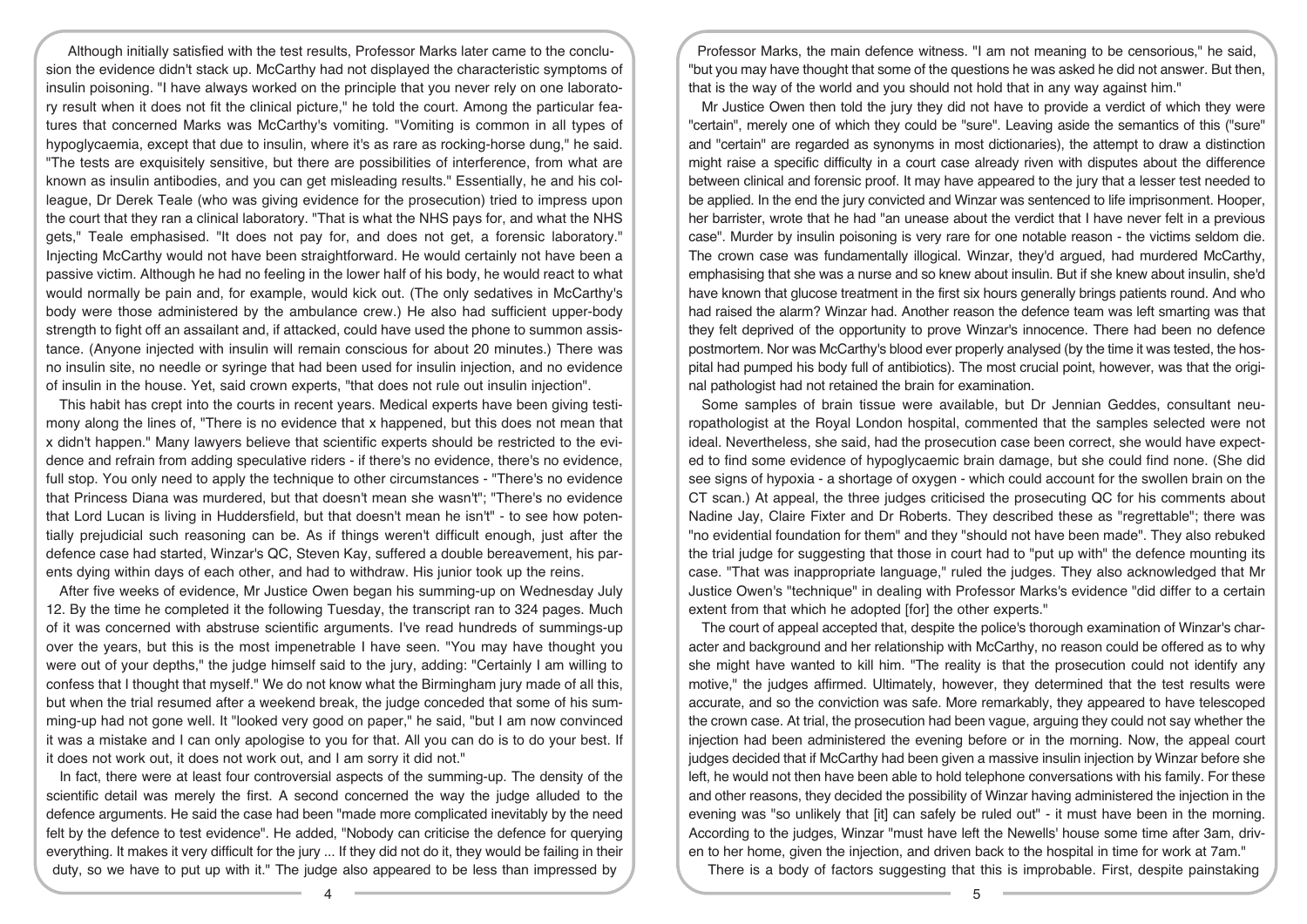inquiries, Cambridgeshire police have been unable to find any evidence to support it. Second, the time period, barely four hours, appears to rule it out, especially when coupled with the evidence that Winzar had been to bed. Mary Newell stated that the bed had been slept in; as an experienced nurse, she added, she could tell a slept-in bed when she saw one. Then there is the evidence from the scene. The television was on; McCarthy was found in a sort of sitting-up position, indicating he had not settled down to sleep; and his catheter bag was "bursting full". Normally, McCarthy awoke during the night to empty the bag; the judge had even described this point as "one of the few things perhaps which is accepted as certain in this case". So the available evidence suggests that McCarthy lapsed into unconsciousness shortly after getting on to the bed the previous night. McCarthy was paraplegic and obese; he had a catheter that routinely caused infections, and he'd complained of fatigue on the night he collapsed. Could he have died of an overwhelming infection? Winzar's legal team believe that McCarthy's death should be regarded simply as "unexplained". One day, perhaps, the answer may be found. "The answer lies out there," Winzar said to me, "out there in the world of emails and medical reports." Michael Field, her solicitor, has submitted her case to the criminal cases review commission and is hopeful that, in due course, it will be sent back to appeal again.

A year after Winzar's last appeal, the appeal court ruled in the Angela Cannings case that where a body of medical opinion held that natural causes of death could not be excluded, prosecutions for murder should not even be started unless there was "additional cogent evidence". There is none in the Winzar case. The Cannings judgment referred to infant cot-death cases; but for the helpless child in those cases, substitute the supposedly helpless adult here.

The fallacy at the heart of the prosecutions of mothers like Cannings for the deaths of their children was this: since the deaths were unexplained, murder was the only explanation. That was the most unscientific of approaches. Although science had not produced the answer, that didn't mean there wasn't one. Natural causes are always more likely than unnatural ones. Mistakenly assuming otherwise has had devastating consequences.

# **So Where Now For The Government's Prison Reform Agenda?**

Rob Allen, Justice Gap: With a complete set of new Justice Ministers now in place, a question mark hangs over the future of the Government's prison reform agenda. Criminal justice organisations wasted no time in urging new Secretary of State Liz Truss to build on the momentum for change created by her predecessor and to take forward an approach which "will deliver local accountability, build job prospects, cut prisoner numbers, lift the aspirations of prison officers and put education and rehabilitation at the heart of our justice system".

Will she do so? Using her first full day in office to visit two London prisons was a promising signal of continuity but how might the change of personnel and post Brexit politics affect the development of penal policy? As things stand, this spring's Queen's speech will continue to define the government's programme, with a promise to legislate to reform prisons and courts "to give individuals a second chance". The Prison and Courts Reform Bill will be designed to give prison governors "unprecedented freedom and they will be able to ensure prisoners receive better education. Old and inefficient prisons will be closed and new institutions built where prisoners can be put more effectively to work". The day before his departure, Michael Gove told the Justice Select Committee to expect a White paper in the autumn and the bill, (possibly in draft form) in the New Year.

There no reason that Ms Truss and her team shouldn't deliver on that timetable but they will want to make their mark on the proposals. Back in 2011, in a book she co-authored with four other

new MP's, Ms Truss wrote that "we are not ashamed to say that prisons should be tough, unpleasant and uncomfortable places. That's the point of them". To be fair, After the Coalition: a Conservative Agenda for Britain also argued for constructive prison regimes that promote work, training and alcohol and drug rehabilitation, but made clear these should be strict "to promote some measure of discipline". Expect therefore a harder edge to the reforms with access to rehabilitation contingent on good behaviour or a wider range of punishments for those who don't comply.

There is still a lack of clarity about what level of autonomy the Governors of so called Reform Prisons will actually be able to enjoy. Gove promised to send the Justice Committee a list of the Prison service Instructions and Orders which these six Governors are permitted to ignore. New ministers may feel the need to take a close look at it in case they are allowing "prisoners to be treated in a way that reflect the normal life of freedom that all citizens generally enjoy" an approach which despite being part of international norms and standards, appeared to disturb Ms Truss and her co-authors in 2011.

Expect too a close look at Mr Gove's plans however tentative to reduce the prison population. After the Coalition argued that public confidence needed to be restored to the justice system "by seeking longer, tougher prison sentences" and by changing early release requirements which see offenders "frequently let out far too early". Unless she has changed her views, Ms Truss's appointment may spell bad news for IPP prisoners and those who might have benefitted from greater opportunities for release on temporary licence. When he last answered Justice Questions, Gove agreed with Bob Neill MP that his reforms were part of a broader change to the criminal justice system, "and part of that is diverting people from custody when appropriate". The new Secretary of State may not agree.

In their book, Ms Truss and colleagues wanted longer sentences not only to protect the public but to provide greater opportunities for rehabilitation. They argued that these could be made affordable by freeing up prison space through deporting foreign criminals and making the NHS take responsibility for the significant proportion of prisoners who are seriously mentally ill. The first of these proposals could well be made more difficult by Brexit and while some of the millions a week for health promised by Leave campaigners could conceivably be used to fund the second, it seems a long shot.

Indeed, the likely squeeze on public spending and fall in property prices could well force the Treasury to revisit the £1.3 billion prison modernisation programme. Only Holloway and Kennett have been confirmed for closure with decisions on new sites yet to be finalised. Expect a significantly diluted plan to emerge later in the year. The new secure schools being proposed by Charlie Taylor's youth justice review will most likely go the way of the Secure College abandoned by Gove a year ago. In his last appearance at the Justice Committee, Gove was asked if things go wrong in the reform prisons, where accountability lies. With me, he replied. Now Gove has gone, his successor must decide whether to reply in the same way, not only in respect of the prisons but the broader policy context in which they sit.

#### **Activists Win Damages Against City Police For False Imprisonment**

*Diane Taylor, Guardian:* Eleven activists who took part in G20 protests seven years ago have received more than £60,000 in damages from the City of London police for false imprisonment, assault and breaches of the Human Rights Act. The case has raised serious questions about who owns personal data collected by police. The protesters, known as the Space Hijackers, took part in the April 2009 protests. The group, which disbanded in 2014, described itself as "anarchitects" who organised various protests highlighting public space issues. Its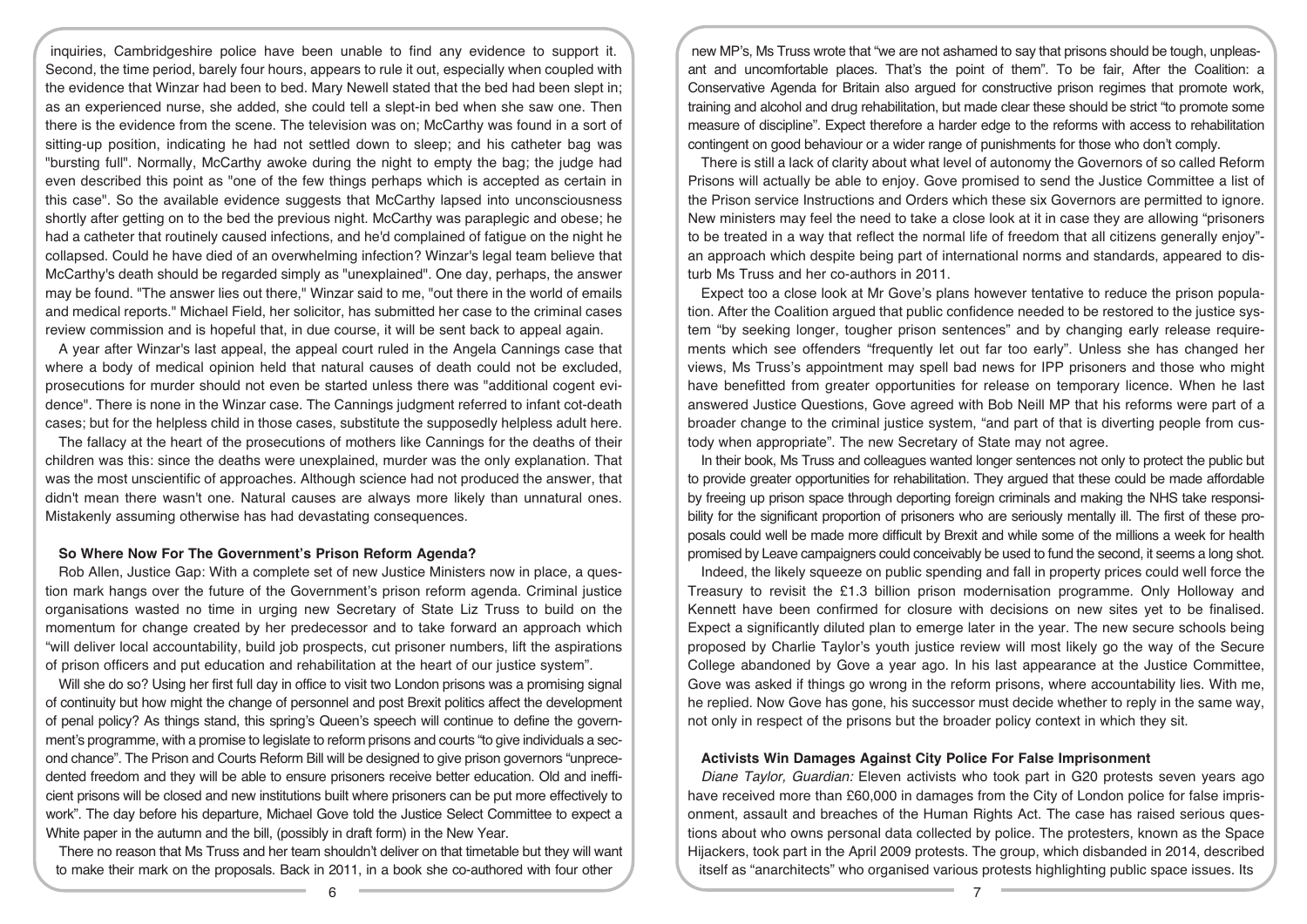actions included a party on the Circle line of the underground with a mobile bar and sound system and restoring public benches to spaces they had been removed from. The 11 activists were charged with impersonating police officers and wearing police uniform with intent to deceive, although the fake police uniforms and fake lorry they used bore very little resemblance to those of real officers. They were bailed to appear at City of London magistrates court in September 2009. All 11 pleaded not guilty and a trial was scheduled for February 2010. However, two weeks before the trial, all charges were dropped against them because "there was not enough evidence to provide a realistic prospect of conviction". Each protester has received between £4,650 and £7,050 and an agreement from the police that their names and biometric data would be removed from police records.

Their solicitor, Susie Labinjoh from the law firm Hodge Jones & Allen, said: "There has been an ongoing wrangle between the arresting forces, Metropolitan police and City of London police as to who was responsible for owning the DNA, fingerprints and photos, ensuring that local records were destroyed and that the police national computer records were deleted. "In the end we had to obtain consent to the destruction from both forces as neither could decide who owned the data. It took over 18 months before the records were finally removed." Labinjoh said the arrest of the Space Hijackers was "utterly ridiculous" given that they looked nothing like real police officers. "These arrests were a complete waste of public money and police resources," she added. A statement from the Space Hijackers said: "We always refuted these ridiculous claims on the part of the police and the Crown Prosecution Service and invited people to look over the past 10 years of our work, which the police were well aware of, to see that we have a long history of parody, dressing up and winding up the powers that be."

The commissioner of the City of London police, Ian Dyson, wrote to the 11 activists saying: "I accept the Crown Prosecution Service finding in discontinuing the criminal prosecution against you that there was no longer sufficient evidence for a realistic prospect of conviction. I regret that the standard of the treatment you received from the force [on 1 April 2009] did not meet with your expectations and I am committed to continuously improving the service we provide, to ensure public trust and confidence are maintained." Leah Borromeo, a journalist, film-maker and artist who worked with the Space Hijackers and received one of the payouts from the City of London force, said: "The settlement was token and their apology a non-apology. If they were truly apologetic, then they would not have resisted compensation claims and not dragged out the process over years and they would have actively taken a lead in working out ways to restructure police culture that stamp out the impunity and entitlement with which they act."

**What Does Theresa May's Record as Home Secretary Tell Us?** *Alan Travis, Guardian* Much has been made in recent days of Theresa May's reforming zeal, as one of Britain's longest serving home secretaries, in taking on the police, scaling back the racially divisive use of stop and search and facing down the US government over the deportation of computer hacker Gary McKinnon. But these undoubted liberal moments and the promise of future achievements as a "One Nation" reformer on the steps of Downing Street have obscured a much stronger underlying record as a tough Tory traditionalist home secretary. She was simply more Michael Howard than Roy Jenkins, albeit in a modern setting.

Her six years at the Home Office were marked by an instinctive secrecy, a talent for "going missing" or delegating when things went wrong, and a too careless approach to civil liberties.Her capacity to make herself scarce at key moments of political danger peaked during the referendum

campaign. Her minimal public contribution not only failed to defend her record on immigration but instead focused on her personal pledge to withdraw from the European convention on human rights to demonstrate that she was a wafer-thin remainer. So what in May's record as home secretary justifies this somewhat darker reading that she is not quite as nice as she looks, and do any of her previously frustrated plans hint at what she might do now she is prime minister?

*Extremism and Free Speech:* Just before the last general election, May set out her own personal "wish-list" to reform counter-extremism strategy. It was met by objections from no fewer than six other Tory cabinet ministers and agreement has yet to be reached on a long-delayed but promised counter-extremism bill. ay's plan included "extremism disruption orders" designed to be used against non-violent "individual extremists who incite hatred". The conditions promise to include banning such individuals from broadcasting and her speech promised to give Ofcom more powers to take action against extremist broadcasts. Leaked cabinet correspondence showed that what she really wanted to do was have Ofcom vet British television programmes before they were broadcast. Her then culture secretary, Sajid Javid, told her it would amount to state censorship and an attack on freedom of expression. The most recent extremism strategy paper suggested that she had backed down on this and Ofcom rules will only required broadcasters to ensure extremists are challenged on air. However, May is committed to conducting a new "counter-ideology campaign at pace and scale" to combat Islamist extremism and the issue could be reopened again.

*Surveillance:* In May's first 100 days as home secretary in 2010, she introduced legislation to scrap Labour's £4.5bn national identity card scheme, saying it would be the "first step of many that this government is taking to reduce the control of the state over decent, law-abiding people". A Protection of Freedoms Act also followed, but Charles Farr – whose influence was rapidly growing – and his office for security and counter-terrorism were soon pushing for the introduction of what became the first version of the snooper's charter – the draft communications bill. May embraced it fully but it was torpedoed by Nick Clegg. When whistleblower Edward Snowden disclosed in the Guardian the scale of GCHQ bulk harvesting programmes of everyone's confidential digital data, she responded by accusing him of damaging national security. Her legislative response, the investigatory powers bill, now going through parliament, does provide a new legal and oversight framework for those mass state surveillance programmes but it also extends them to track and store for 12 months, everyone's web browsing histories.

*Immigration and Refugees:* Her most recent Immigration Act was designed in her words "to create a hostile environment" for illegal migrants by a package of measures including requiring landlords to check on the immigration status of all prospective tenants. This culminated in the infamous Operation Vaken "Go Home" vans touring immigrant communities and as a result of which only 11 people actually left the country. When the net migration figures came out – as they do every three months – May always sent out her immigration minister, James Brokenshire, to explain why they had failed yet again to deliver the promised deep cuts in net migration. In cabinet, she blamed the rest of the government for giving up on tackling rising immigration and turned down their pleas to remove overseas students from the target. But she pressed ahead with immigration policies that including splitting up an estimated 33,000 families in Britain because they don't earn enough and refused to put any time limit on the detention of immigration detainees.

As far as refugees are concerned, Britain has already left the European Union. May refused to take part in any of the EU relocation or resettlement scheme and was a key player in last year's decision to withdraw British support for proactive naval search and rescue missions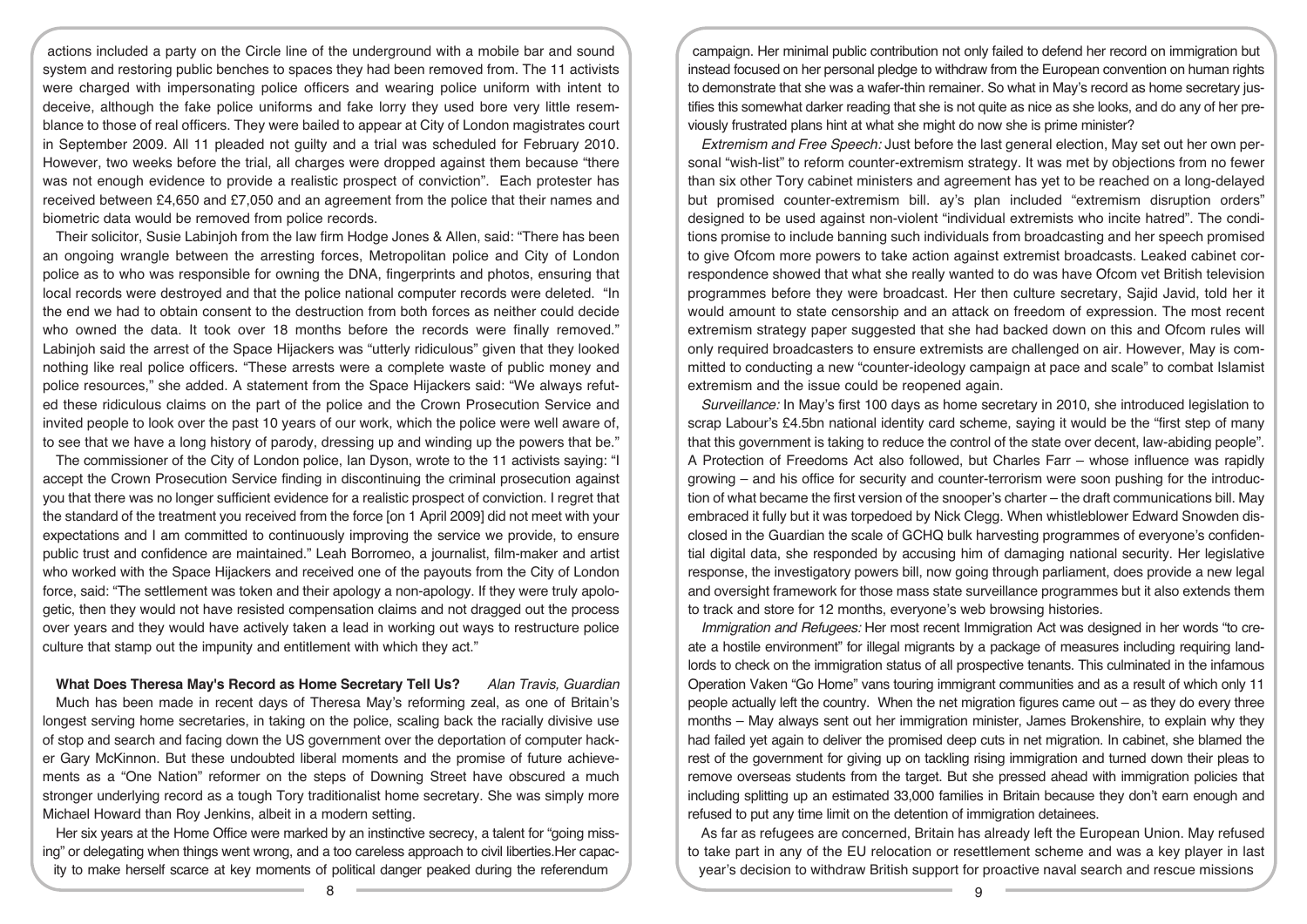in the Mediterranean on the grounds it would encourage other to make the dangerous journey. Instead she has focused on providing aid to refugees in countries neighbouring Syria. She hinted at an even tougher approach to asylum at the last Conservative party conference, saying she wanted to allow those recognised as refugees only a temporary stay in Britain.

*Policing and Crime:* She dispelled any notion of a liberal approach to policing and crime when she "joked" about Ken Clarke's approach as justice secretary: "I lock them up. He lets them out," she said. The political impact of a 20% cut in Whitehall funding for police budgets has been blunted by the continuing fall in the overall crime rate in England and Wales. Figures published for the first time this Thursday about the scale of online crime may tarnish that achievement. She pushed through important reforms in policing, especially on child abuse, rape and violence against women and girls and initiating inquiries into historical injustices including Hillsborough. But her flagship reform of elected police and crime commissioners has not captured the public imagination and even she has acknowledged that their impact has been mixed. Her last act as home secretary was to kick into the long grass a possible inquiry into the 1984 "battle of Orgreave".

*Human Rights:* May has made denouncing the Human Rights Act and demanding Britain's withdrawal from the European convention on human rights a major theme of her Tory party conference speeches while she was home secretary. During her only press questioning after her only leadership campaign speech she appeared to drop this hardline stance but was in fact careful only to say that "no parliamentary majority exists for it". That means she is likely to go into the next election pledged to Britain's withdrawal from the European convention on human rights – which would leave Britain as the only European country in the same position as the pariah state of Belarus.

# **Eddie Gilfoyle to Keep on Fighting After Watchdog Rejects Case**

*Jon Robins, Justice Gap:* The family of Eddie Gilfoye has promised to fight on after the miscarriage of justice watchdog rejected the latest attempt to overturn his conviction. It has been more than five years since the Criminal Cases Review Commission was presented with new evidence raising serious questions about the safety of the 54 year old's conviction for murdering his wife in 1992. A statement from his lawyers Birnberg Peirce & Partners, said that this latest development was 'far from the end of Eddie Gilfoyle's fight to clear his name'. 'Eddie will want to to make an informed decision and is faced with the potential of taking on the CCRC in addition to every organ of the legal system to get justice. It's regrettable but maybe in the wider interests of others for him to do so.'

The case is one of the highest profile alleged miscarriage of justices in recent years. Paula Gilfoyle was discovered hanging from a beam in the garage of their home in Upton, on the Wirral. She was eight and a half months pregnant and seemingly happy. The jury in the trial was told that pregnant women don't kill themselves and, instead, accepted that Gilfoyle tricked his wife into writing a suicide note, persuaded her to climb a step ladder up and put her head in the noose. The CCRC's decision to reject the application, apparently consisting of more than 2,000 pages a fresh argument, comes as a shock in a case which attracted unease about safety of the initial conviction from the start and which appeared to have almost completely unraveled over the last couple of years leaving a police cover-up exposed.

It has been almost six years since dramatic evidence emerged undermining Paula as the happygo-lucky young woman presented to the jury. In August 2010 Gilfoyle's solicitor Matt Foot came across a padlocked metal box containing her diaries whilst going through unused exhibits at a local police station. The diaries were withheld from the original defence and revealed a complicated

past including a previous suicide attempt, plus the suicide threat of her first boyfriend Mark Roberts who was convicted of rape and murder. In 2012 it emerged that that the initial botched investigation had not come about by accident but was the result of a deliberate policy. The coroner's officer was first on the scene effectively, taking control and, in doing so, losing vital evidence – he had told more senior detectives 'there's nothing for you' – as a result of a highly unusual local policy whereby the police control room called out the coroner's officer in all cases of the suspicious death.

Last month there were yet more revelations this time eroding the integrity of the original police investigation. The Times, which has championed the case since Gilfoyle's release in December 2010, reported a 'police cover-up exposed 23 years after husband's murder trial'. 'Has a more tangled web ever been weaved by British police than that around the case of Eddie Gilfoyle?' asked investigations editor Dominic Kennedy. There was an appeal in 1995 followed by a second appeal on the referral of the CCRC in 2000. The Commission has long been under fire for its inaction on the Gilfoyle case. The House of Commons' justice committee in last year's report into the CCRC quoted Paul May, who chaired the Birmingham Six campaign and has run many miscarriage campaigns, calling the delay a 'disgrace'.

The recent rejection of the case has stunned those watching the Gilfoyle case which appeared to be gathering unstoppable momentum. In the last few weeks high profile long term supporters of Gilfoyle have spoken out about the case. Alison Halford, the assistant chief constable of Merseyside Police at the time of Mrs Gilfoyle's death, last month described the new revelations as 'sickening'. 'Eddie Gilfoyle's life has been ruined,' she told the Liverpool Echo. 'Merseyside Police have lied, and lied, and withheld evidence. Someone has to be held accountable. It makes me feel sick.' Lord Hunt, Gilfoyle's former MP, this month wrote to the then Home Secretary, now prime minister Theresa May to intervene. 'This is becoming a long-running saga of cover-up after cover-up,' said Hunt, who has been convinced of Gilfoyle's innocence for years. 'The home secretary should lift the lid on what has been a catalogue of errors resulting in the most unjust conviction of anybody in my 40 years in Parliament.'

'This is far from the end of Eddie Gilfoyle's fight to clear his name. There will never be an end to when someone like Eddie is wrongly convicted. Eddie has had to fight systems failure within the legal system, his case has now become a sad example of systems failure of the CCRC. Eddie will want to to make an informed decision and is faced with the potential of taking on the CCRC in addition to every organ of the legal system to get justice. It's regrettable but maybe in the wider interests of others for him to do so.' Statement released through Birnberg Peirce & Partners

# **Call for Prison Brain Screening**

The National Prisoner Healthcare Network has called for a pilot study to be set up to examine the practicality and validity of introducing screening for head injury in prison to identify prisoners who may have committed crimes because of historic injuries. Research has shown that the risk of violent crime is more than three times higher among those with a history of brain injury than the general population - and that it can also reduce tolerance to alcohol. It is also known that prevalence of a history of admission to hospital with a head injury is significantly higher in prisoners than in the general population. While currently prisoners do receive a medical assessment on arrival at jail, the signs of brain injury may not be apparent even to doctors during the routine assessment. The Network also called for NHS services in prisons and local brain injury services to work together more closely, and for setting up a secure brain injury rehabilitation unit in Scotland for prisoners to be considered. The Scottish Prison Service said new work was being taken forward to train staff to spot prisoners whose behaviour may be affected by a past brain injury.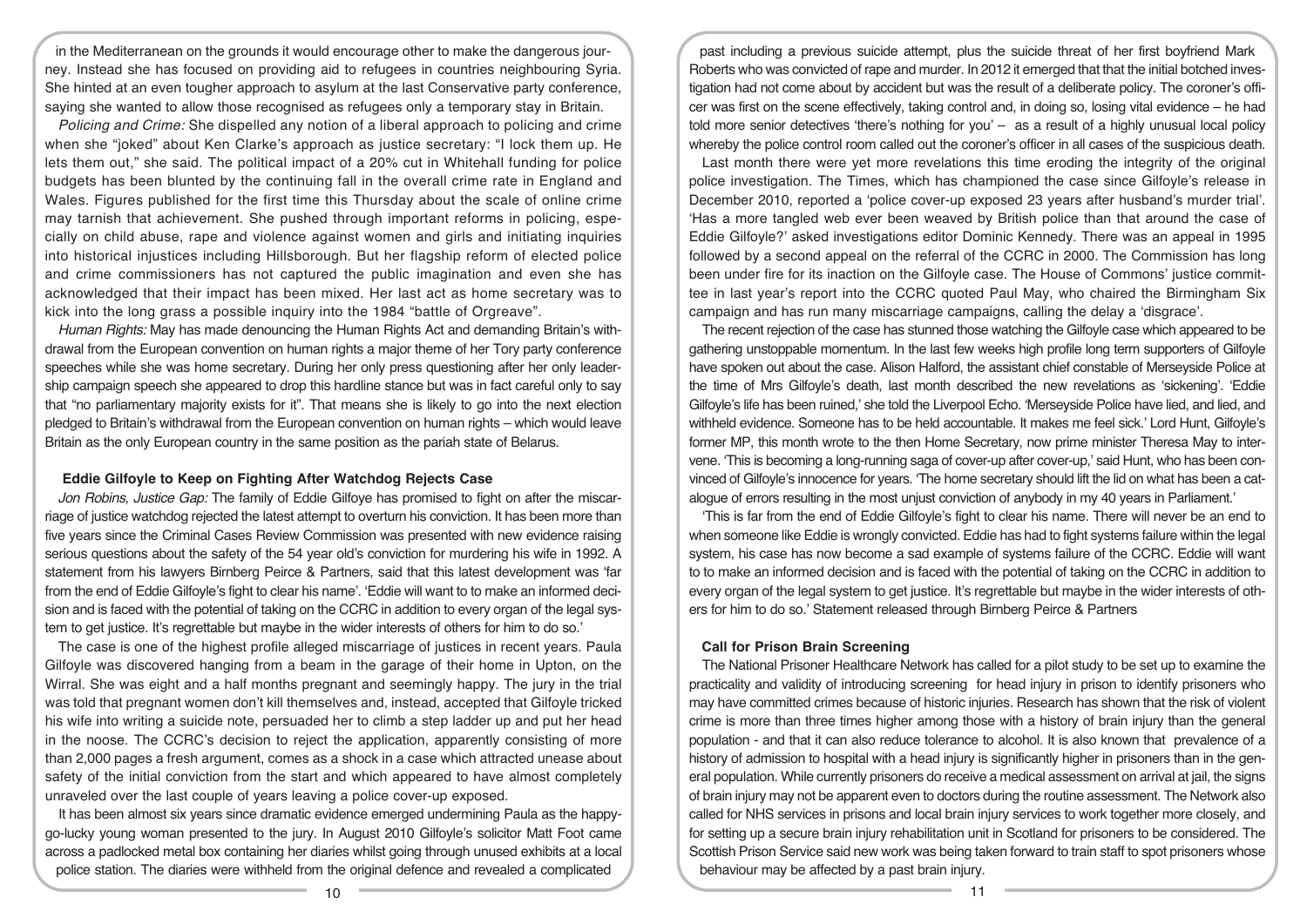*"There is a simple and unpalatable truth about far too many of our prisons. They have become unacceptably violent and dangerous places" Peter Clarke HMCIP*

HM Chief Inspector of Prisons for England and Wales Annual Report 2015/16

This is my first annual report since being appointed HM Chief Inspector of Prisons. I am privileged to lead a skilled and dedicated team in HM Inspectorate of Prisons who take great pride in their work, their independence, their values and their focus on the personal experiences of those held in detention. Our many and varied stakeholders hold the Inspectorate in very high regard. My predecessor, Nick Hardwick, can take pride in his achievements at the Inspectorate, and I wish him well in his future endeavours.

I took up post on 1 February 2016, and as a consequence of the inevitable delay between an inspection taking place and the publication of the report, all of the inspection activity referred to in this annual report took place under my predecessor. The reports of those inspections have all now been published and are available on our website.

In my first few months as Chief Inspector I have tried to visit and inspect as many prisons, secure training centres, young offender institutions and immigration removal centres as possible. I have found that the grim situation referred to by Nick Hardwick in his report last year has not improved, and in some key areas it has, if anything, become even worse. This is despite a slight upturn in our assessments of adult prisons and young offender institutions.

Any improvement is welcome, but it is far too soon to say whether these improvements will be maintained. They are, in any event, still at historically low levels, and in all bar one area far below where they were five years ago. Year on year comparisons are also notoriously tricky as we do not inspect the same institutions each year, and we deliberately skew our inspection programme towards those places where we assess the risk to be greatest. These are usually announced rather than unannounced inspections, designed to help the establishment make improvements within a short timeframe. There is thus a risk in placing reliance in year on year comparisons.

What I have seen is that despite the sterling efforts of many who work in the Prison Service at all levels, there is a simple and unpalatable truth about far too many of our prisons. They have become unacceptably violent and dangerous places. During 2015 there were over 20,000 assaults in our prisons, an increase of some 27% over the previous year. As if that were not bad enough, within that huge increase, serious assaults have risen by even more, by 31%, up to nearly 3,000. It is hardly surprising that in the face of this surge in violence, the number of apparent homicides between April 2015 and March 2016 rose from four to six. In the face of this upsurge in violence, we should not forget the dangers faced by staff who work in our prisons and other places of detention. The tragic death of court escort officer Lorraine Barwell, killed by a prisoner at Blackfriars Crown Court in June 2015, serves as a stark reminder of this.

The picture in respect of self-harm and suicide is equally shocking. Over 32,000 incidents of self-harm in 2015 is an increase of 25% on the previous calendar year, and the tragic total of 100 selfinflicted deaths between April 2015 and March 2016 marks a 27% increase.

It is clear that a large part of this violence is linked to the harm caused by new psychoactive substances (NPS) which are having a dramatic and destabilising effect in many of our prisons. In December 2015 we published our thematic report Changing patterns of substance misuse in adult prisons and service responses. The report pointed out that these synthetic substances, often known as 'Spice' or 'Mamba,' were becoming ever more prevalent in prisons and exacerbating problems of debt, bullying, self-harm and violence. The effects of these drugs can be unpredictable and extreme. Their use can be linked to attacks on other prisoners and staff,

self-inflicted deaths, serious illness and life-changing self-harm. The Prisons and Probation Ombudsman has recently identified 39 deaths in prisons between June 2013 and June 2015 that can be linked to the use of NPS. The situation has shown no signs of improvement since June 2015; in fact quite the reverse, and tragically the death toll will inevitably rise.

During my visits to prisons I have met prisoners who have 'self-segregated' in order to escape the violence caused by these substances, and I have talked with members of staff who have described the terrifying effects they can have on those who take them. Some prisons are making every effort to mitigate the impact of these drugs by trying to disrupt the supply routes and lessen demand for them through education and targeted interventions. However, in other places the response has been more patchy, with no clear strategy in place.

On a national level, while various aspects of the problem are being addressed, through, for example, criminalising possession of the products and the better use of testing and detection technologies, the simple fact remains that there is, as yet, no overall national strategy for dealing with the problem. I have been told by a member of staff in a local prison that too many prison leaders regard the problem as just another iteration of the long-standing problem of drugs in prisons. He told me in no uncertain terms that this was wrong. In many years of working in prisons he had seen nothing like it before. We have seen how NPS-fuelled instability has restricted the ability of staff to get prisoners safely to and from education, training and other activities. The implications of this for a reform programme based on enhancing the role of education in rehabilitation and resettlement should be obvious.

In my first few months I have also been struck by the sheer number of people in various forms of detention who are clearly contending with mental health issues. There can be no substitute for professional assessment, diagnosis and treatment, but if as a layman I may make an observation it is this: I have seen for myself that sometimes those with the most severe issues find themselves being subjected to the most severe treatment. All too often those who cannot be accommodated on a wing, either for their own safety or that of their fellow prisoners, find themselves housed in the segregation unit. There, the conditions are often such that by internationally recognised standards they would be classified as solitary confinement. At one prison where this was happening, I was told that it was because there were no secure beds available elsewhere. No one could sensibly argue that a segregation unit is a therapeutic environment or a suitable place to hold such people.

These three issues of violence, drugs and mental health will, on many occasions, find themselves intertwined. They are, in turn, compounded by the perennial problems of overcrowding, poor physical environments in ageing prisons, and inadequate staffing. The fact that I shall not explore these issues in depth in this introduction does not mean that I do not attach great importance to them. They are inextricably linked to, and indeed to some extent underpin what I might describe as the strategic threats posed by NPS, violence and the prevalence of mental illness in our prisons.

In contrast with much of the men's prison estate it is reassuring to be able to report that outcomes for prisoners in the two women's prisons inspected during the year were impressive. Three of the four areas of our healthy prison tests covered in those inspections were judged to be good or reasonably good in both prisons, although Holloway continued to struggle in delivering meaningful purposeful activity. Holloway has, of course, now closed, and it is to be hoped that the standards that are now widespread across the women's estate will be replicated or indeed improved on in the facilities to which the women move.

Perhaps some of the most troubling findings and incidents in the past year have been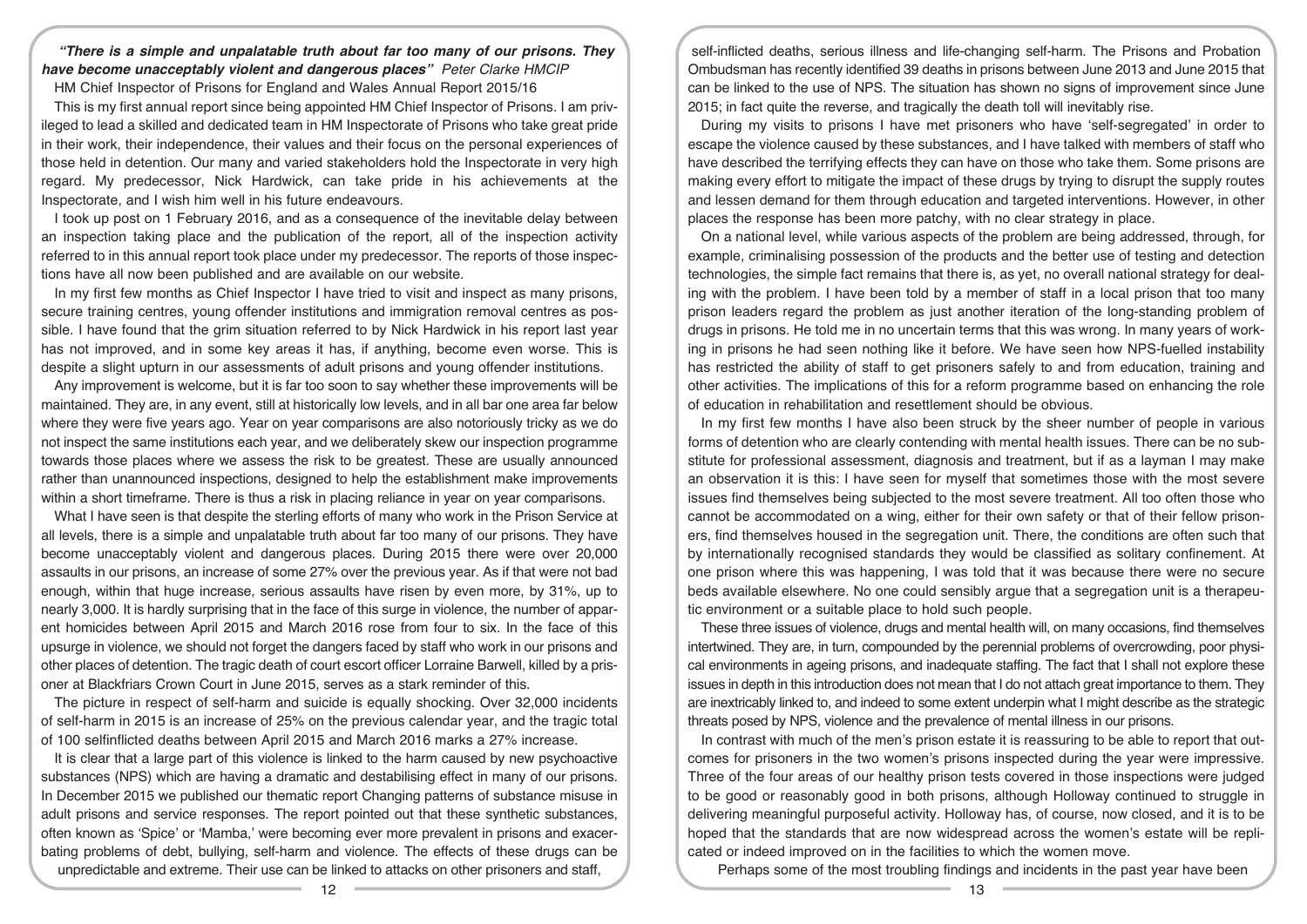in relation to those places where children are detained. We inspected five young offender institutions and two secure training centres, with an additional unscheduled visit to a secure training centre. Section 5 should be required reading for anyone who is in any doubt as to whether the current arrangements for the detention of children are satisfactory. Four out of the five young offender institutions that we inspected were found to be not sufficiently good in the area of safety. This had a knock on effect on purposeful activity, as a result of which education and training opportunities suffered. Children are being kept locked in their cells for far too much of the day. They are frequently getting insufficient fresh air and exercise. As with my layman's view of mental health issues in adult prisons, my first impression from an inspection of a young offender institution (not included in this report) was that many of the boys were not thriving physically. To my eyes, many of them looked unhealthy.

Early in 2016 allegations emerged in a BBC Panorama programme of mistreatment and abuse of children at Medway secure training centre. A team from HM Inspectorate of Prisons and Ofsted immediately deployed to Medway and took steps to ensure that the children in detention there were being properly safeguarded. An Improvement Board was installed by the Secretary of State and as a result of its later, highly critical report, the centre is no longer run by G4S, but has reverted to direct management by the National Offender Management Service (NOMS). At the time of writing we are awaiting a review of the youth justice system being carried out by Charlie Taylor. Clearly there is a need for fundamental change in order to create safe and purposeful detention for children. Meanwhile, HM Inspectorate of Prisons will maintain the momentum of its inspection programme of children's detention in 2016–17, with no easing back in the face of budgetary pressures, as had at one stage been envisaged.

During our inspections of immigration detention, perhaps the most shocking discovery was in Dover. While inspecting the immigration detention facilities there during summer 2015, inspectors found that another detention facility was being used for short-term detention of migrants who had sought to evade border controls. This was in a facility known as the Longport Freight Shed. We had not previously been notified of this facility, and the conditions that inspectors found when they insisted on visiting were totally unacceptable, even for fairly short periods of detention. Even after several months of use, conditions had not improved. The fact that the freight shed had been used at all to house detainees and that little, if anything, was done to improve matters over the course of the summer, betrays a shocking lack of contingency planning and agile response to a developing, although entirely predictable, situation. The facility has since been closed, and I have been assured that if such a situation arises again, we will be notified so that proper independent scrutiny can take place. A further inspection in the immigration detention estate that gave cause for great concern was at Yarl's Wood immigration removal centre. The issues at this establishment were serious, and we have therefore included a specific case study in Section 6 of this report.

We have been encouraged by Parliamentary committees and others to improve the impact of the Inspectorate, and this is an ambition to which I am fully committed. Following an inspection, an establishment is expected to complete an action plan in response to our recommendations. 'Action plan' is, in too many cases, a misnomer. I have seen poorly performing prisons where their implementation of previous inspection recommendations has been woeful. It is therefore hardly surprising that they have either failed to improve or actually deteriorated. As part of the prison reform programme, individual establishments and government departments alike should be placed under an obligation either to accept recommendations, or to

set out very clearly why a recommendation will not or cannot be implemented. These explanations should then be open to public and Parliamentary scrutiny.

HM Inspectorate of Prisons repeatedly asserts its independence from government and others, and it is right that it should do so. But true independence is about more than simply making an assertion. We must be able to report exactly what we find. My distinguished predecessor Lord Ramsbotham has written that 'My orders were to report what I saw.' In essence that is still the case. HM Inspectorate of Prisons neither validates nor criticises government policy, except insofar as it affects the conditions and treatment of prisoners.

Uniquely we focus on the prisoner experience. We make our judgements based on international human rights standards, in support of the UK's treaty obligations. The Inspectorate is not a regulator in the sense of having powers to enforce standards. Our power comes from the ability to publish our reports, persuade the unwilling, encourage the good and expose that which is unacceptable. We will continue to report what we see. *Peter Clarke HMCIP*

#### **Prison Reform Trust Summer 2016 Report**

The Prison Reform Trust an independent UK charity working to create a just, humane and effective penal system. They monitor prison conditions, whilst working to reduce unnecessary imprisonment, improve treatments for prisoners and their families and promote equality and human rights in the justice system. They have recently released their Summer 2016 Briefing, highlighting the state of the penal system. Amongst the eye-catching statistics are: • On 17 June 2016, the prison population in England and Wales was 84,405 – a rise of 92% since 1993 • England and Wales have the highest imprisonment rate in Western Europe, locking up 147 people per 100,000 of the population • Over two-thirds (68%) of under 18 year olds are reconvicted within a year of release • People were held for 44 months beyond tariff on average  $\cdot$  One in ten people (10,897) remanded in custody were subsequently acquitted • "This report shows the justice secretary where she must begin on prison reform. Making prisons safe for everyone who lives and works in them is the absolute priority and the necessary bedrock for longer term change. She must urgently solve the mismatch between the demand on the prison service and the resources available to meet it. Realistically, that means reducing the number of prisoners so that prisons can return to being places where staff and prisoners can rebuild the relationships on which security, safety and rehabilitation all depend."

#### **How Will Human Rights Fare Under New PM Theresa May?**

Theresa May has been sworn in as Prime Minister of the United Kingdom, prompting speculation about the impact her leadership will have on human rights. The former Home Secretary has been a vocal and long-standing critic of the Human Rights Act. In a 2011 speech she insisted that the legislation "needs to go", making controversial reference to what legal commentators argued was a "mythical example" of an immigrant who could not be deported because "he had a pet cat". Her appointment of Liz Truss as Justice Secretary, who has previously spoken out against the HRA, suggests that the Government will continue with plans to replace the Act with a British Bill of Rights.

Nonetheless, it appears that the UK will remain a signatory to the European Convention on Human Rights, at least in the near future. During her campaign to be Prime Minister, Theresa May stated that she would not pursue pulling out of the ECHR, describing the issue as divisive and lacking majority support in Parliament. Amnesty International have said that they "warmly welcome" this commitment, and have called on the Prime Minister to "turn the corner on human rights" in the UK. In an examination of "Theresa May's Eight Human Rights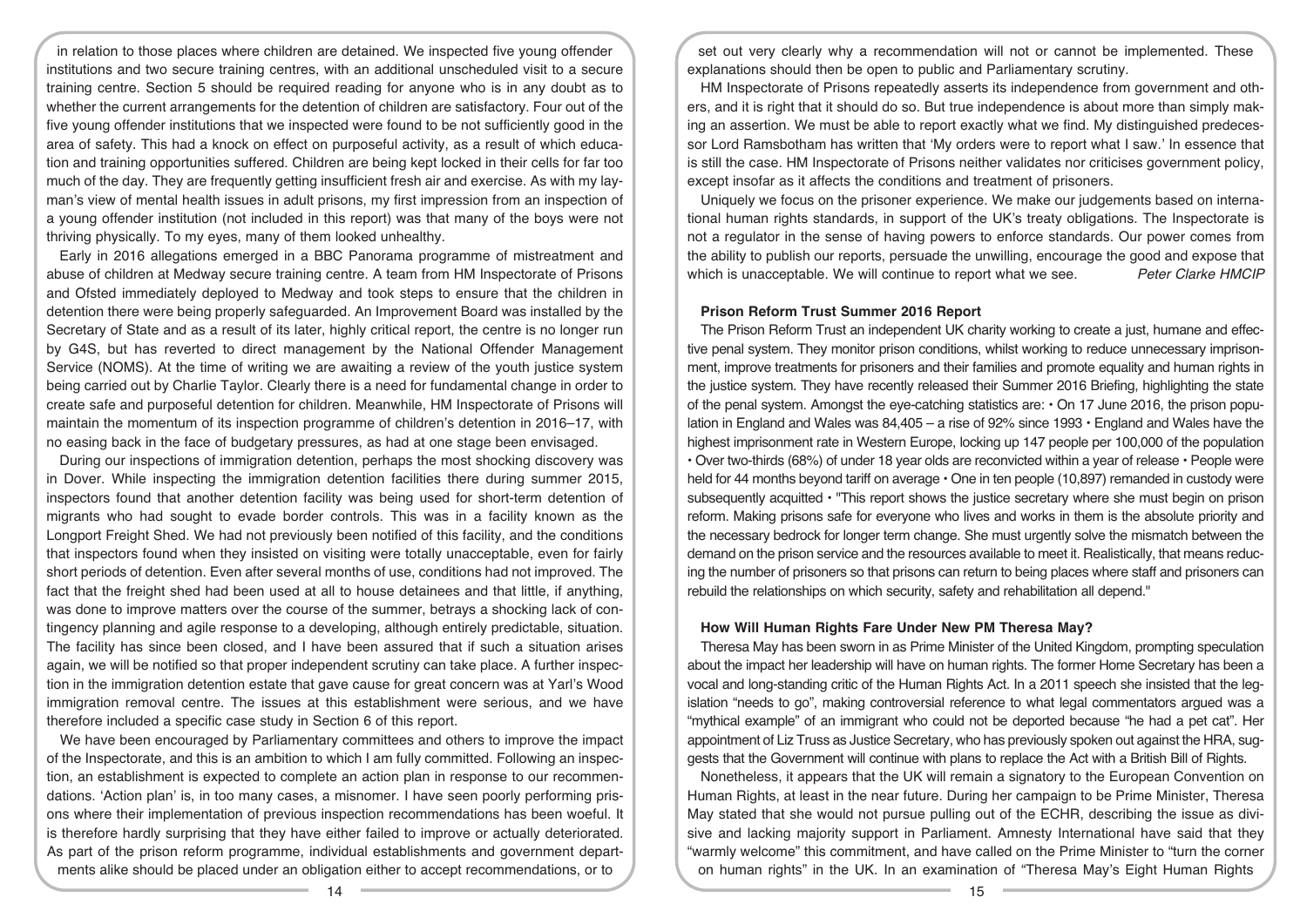Highs and Lows", RightsInfo has noted that in 2012 May "came out strongly in support of the proposal to change the law so people of the same sex could marry". Pink News charts her evolution on LGBT rights to become the "unsung hero" of equal marriage, while pointing out criticisms that conditions for LGBT asylum-seekers have worsened under her tenure as Home Secretary. On the issue of freedom of religion, commentators have similarly looked to Teresa May's actions as Home Secretary for an indication of her position.

# **Brain Dead**

A man has been accused of using a stolen human brain to get high. Joshua Long, 26, was charged with abuse of a corpse after a relative discovered a human brain stuffed into a WalMart bag. Mr Long, who is already in jail awaiting trial for a string of burglary offences, allegedly admitted to his aunt that he and a friend used the embalming fluids from the brain, which they nicknamed "Freddy", to enhance their marijuana smoking experience. He and another man, who lived in the trailer where the brain was found, used the formaldehyde in the brain to create "wet" marijuana. Mr Long's friend is currently wanted for his role in the burglaries. According to the US Drug Enforcement Agency, soaking marijuana in embalming fluids is an "emerging drug trend" among teenagers and adolescents. The use of the extremely carcinogenic fluids has a hallucinogenic effect and can even function as an aphrodisiac for women. But the DEA says most offenders source their fluid from morgues, funeral homes, or from companies over the Internet. Mr Long's use of a human brain is a bizarre and unique deviation from the norm. Ironically, the drug is reputed to cause permanent brain damage.

# **Met 'May be Overly Targeting BAME Youths as Gang Members'**

*Vikram Dodd, Guardian:* The Metropolitan police may be overly targeting black and ethnic minority youths as gang members, resulting in them being treated more harshly by the courts, prisons and justice system, a review has found. The concerns centre on figures showing nearly 90% of youths classed as gang members by Britain's largest force are black or from other ethnic minority backgrounds (BAME) – which is considerably in excess of their proportion in the population. The review is being led by the Labour MP David Lammy and was ordered by David Cameron when he was prime minister. The work continues despite the change in Downing Street. Concerns centre around the Met's database of gang suspects, called the gangs matrix. Figures for 2016 show that of the 3,626 people listed on that database, 78% were black and a further 9% were from other ethnic minority backgrounds. Ethnic minorities make up 40% of London's population.

The figures cover people known to be in a gang, suspected of involvement, or at risk of joining a gang. Lammy said the effects are that someone can get a longer sentence and be treated more harshly throughout the criminal justice system. In a speech, he said some cases may be mistaken, with youths wrongly labelled as gang members not knowing how to be cleared of the stigma. Speaking in London last Friday 15/06/2016, Lammy gave the first clues as to the direction in which his review is heading. He said: "We have, therefore, a journey through the system in which suspected gang membership can affect decisions at each turn, from charging, to conviction, to sentencing, to treatment in prison and rehabilitation in the community. "And we have the gang matrix as the source of much of the information used by other actors in the justice system. Prisoners I have spoken to in both adult prisons and youth offending institutions have often been frank about their involvement in criminality. But the same people have often also been insistent that they were mislabelled as gang members by the police and then subsequently by the rest of the justice system."

For the Met's figures to be correct, there would have to be 360 white gang members across all of London's 32 boroughs. The issue was referenced by Theresa May when she took office last Wednesday. In her speech outside 10 Downing Street she highlighted racial discrimination in the justice system and said: "If you're black, you're treated more harshly by the criminal justice system than if you're white." Lammy gave the example of a parent who adopted one black and one white child. Both got into trouble and enmeshed into the criminal justice system. "But it was the black child who had wrongly been tagged with the label of 'gang member' and the label had stuck," the MP said. "The parent and his adopted son had no idea how to remove the label – and his name from the gangs matrix." Lammy added: "One member of a youth offending team told me that her team would routinely make decisions based on the information they were given about gang membership. "Decisions, she said, were being made without challenging where the information came from, or whether it was reliable and up to date." The full report is expected to be given to May early next year. Lammy's inquiry is being staffed and supported by civil servants in a sign of how seriously the government is taking it. Lammy said gang members carry out half of all shootings in the capital and he said many victims came from ethnic minority backgrounds. But the MP added: "But the concern I have heard – repeatedly I must say – is that young people from ethnic minority backgrounds are also being tagged with the 'gang' label in ways they do not feel is justified; and that this tag can have real consequences for the way the criminal justice system deals with those individuals." Lammy is the MP for Tottenham and Wood Green – the seat of riots in 2011 that spread to become the worst in modern English history. Cameron's claims that gangs were behind the disturbances was overplayed, with strained relations with police and other social factors playing a part. Lammy said: "When four in five people on the gangs matrix are black – and that database currently informs decisions throughout the criminal justice system – it is something that someone in my position has a duty to scrutinise closely."

# **Inspection of HMYOI Wetherby & Keppel unit – Is it Fit for Purpose?**

HMYOI Wetherby held 272 boys at the time of this inspection, and with a certified normal accommodation of 336 was therefore not overcrowded. The inspection also included the Keppel unit, located within the overall perimeter of the YOI, but physically separated from it. The Keppel unit, opened in 2008, is intended to provide an appropriately safe and supportive environment for some of the most challenging and vulnerable young people in the country. It is a national facility, and is the only unit of its kind in the secure estate. Previous inspections have reported very positively on the Keppel unit, and indeed the last inspection noted that it 'now provided a model of how a specialist unit should be run'. There is much that is positive about both Wetherby and Keppel, but there are also some serious concerns about the deterioration in outcomes for the boys in some key areas. I would encourage readers to look at the detail of this report, as not to do so would run the risk of failing to appreciate the many examples of very good and positive things that some extremely committed staff are delivering for the benefit of those in their care. However, there is no escaping the fact that outcomes for the boys have declined dramatically in the area of 'purposeful activity', and the lack of proper recording practices makes it impossible for us to be assured that there are not serious failing in other areas.

For instance, when looking at the subject of 'safety', inspectors found that although the available information showed that force had been used on 437 occasions during the six months prior to the inspection, slightly less than at comparable establishments, records were far from complete. Nearly 300 documents were missing at the time of the report, making it impossible to determine with accuracy the level and extent of the use of force. This becomes even more con-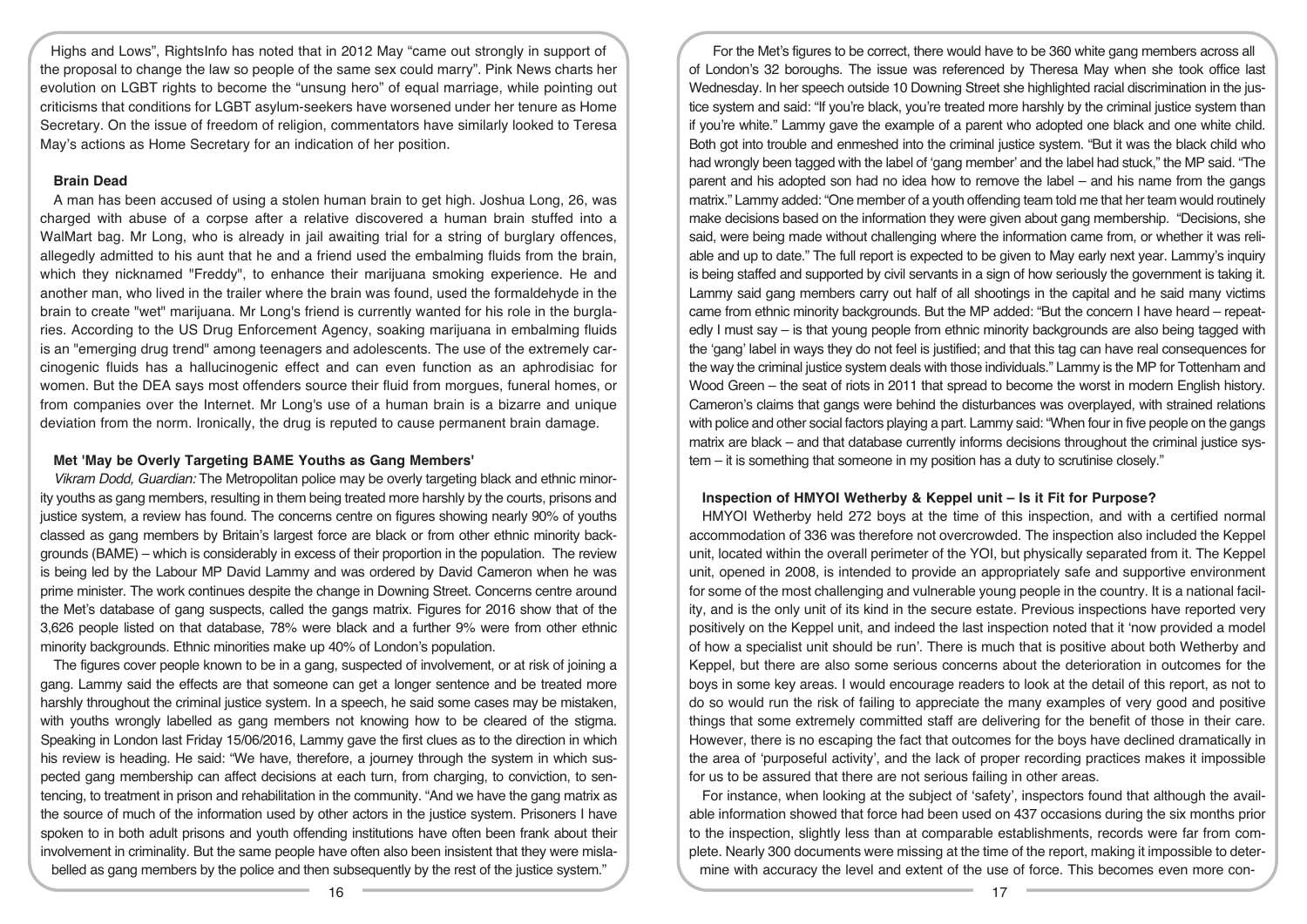cerning when one considers that planned interventions were rarely filmed, body-worn cameras underused and the review processes after the use of force were patchy. We were also concerned to find that pain inducing techniques and strip search while under restraint had been used. Perhaps it is no coincidence that at the previous inspection in January 2015 we made 21 recommendations in the area of 'safety', but found that only one had been fully achieved.

If poor operational practice, as seen during this inspection is to be put into a meaningful context and not simply ascribed to day to day failings, it is important to understand how and why it has been allowed to take root. At Wetherby there have clearly been difficulties in the relationship between the establishment and the Youth Justice Board. This was played out in disagreements as to how the new core day could or should be implemented. The new standardised core day was designed by NOMS, based on a number of building blocks proposed by the YJB, and signed off by the YOI Reform Project. Despite this there were clearly serious issues between the YJB and management at Wetherby about whether it was fit for purpose, and the governor had implemented an alternative core day that did not meet the needs of the young people. The result has been that the regime had been applied inconsistently and unpredictably, leading to many boys having insufficient time out of their cells, not being able to attend education or other activities, not always being able to have 30 minutes exercise each day, and having to eat their breakfasts locked in their cells.

The impact this was having on the boys' ability to access the undoubtedly good education on offer at Wetherby and in the Keppel unit, was all too easy to see, and sits behind the declines in our assessment of purposeful activity in this report. For instance, in the Keppel unit we found that 31% of boys were locked in their cells during key work periods, when at the last inspection it had been 0%. Getting the boys to education was not sufficiently prioritised, and exercise was limited to 30 minutes each day, weather permitting. The simple fact has to be faced, that despite the best efforts of dedicated teachers, with the quality of teaching, training, learning and assessment judged by Ofsted inspectors to be 'goodoverall effectiveness of learning and skills and work was graded by those same inspectors as 'inadequate', because the overall provision was poorly managed. With overall attendance at classes sitting at around 66%, this outcome was sadly inevitable.

I have to return to the subject of the relationship between Wetherby management and the Youth Justice Board. There were clearly serious issues between them about whether the new core day was fit for purpose at Wetherby. At the time of the inspection the relationship was clearly fractured, although I was told that efforts were being made to move things forward so that a core day more specifically tailored to Wetherby's need could be agreed. In meetings with both the governor and her team, I was left in no doubt as to the sense of frustration they felt at the situation. I make no comment on whether one party or the other is to blame for what has happened. However, there is clearly a shared responsibility to improve the relationship and ensure that the children in custody at Wetherby and in the Keppel unit are not the ones left to suffer as a result of disagreements over policy and operational practice. As it stood at the time of our inspection, there was a clear linkage between the failure to deliver the new core day, the lack of priority afforded to education and training, and the consequent declines in outcomes for the young people. In particular, it is sad to see that the Keppel unit, once famed for its groundbreaking approach to supporting the most challenging boys held in the custodial estate, was at the time of the inspection failing to deliver the educational outcomes that had previously been its hallmark. 39 recommendations from the last report were not achieved and 10 only partly achieved. Inspectors made 80 recommendations at this inspection. Inspection took place 22 February – 4 March 2016, Peter Clarke HMCIP May 2016

# **Sex With Benefits**

A US benefits claimant trying to check his benefit balance was shocked to be put through to a premium sex line when he rang the number on the back of his electronic benefit card. In an unfortunate misprint on some cards the number provided put callers through to a live chat line. The Maine Department of Health and Human Services said it was aware the number was wrong by one digit. When LJ Langelier, 25, called the number before taking his son shopping, a recorded voice gave him an unexpected invitation: "Welcome to America's hottest talk line. Ladies, to talk with interesting and exciting guys free, press one now. It played over my car speaker, I was like, 'Wow, I must have messed that number up somehow really bad'," he told the Bangor Daily News. "I look at the card, I dial it the exact same way again, and it keeps happening. I thought it was just hilarious." When he checked with friends, they turned out to have the same misprint. In its defence, the human services department says the company that operates the sex line searches for phone numbers that are very similar to widely published government phone numbers and buys them to take advantage of consumers misdialling. It said the number was being corrected on all new cards.

# **Teenager Sues After Repeatedly Being Held Overnight in Police Cell**

*Owen Bowcott, Guardian:* A 14-year-old boy who was repeatedly held overnight in police cells is suing the Metropolitan police and his local council over their failure to provide safer alternative accommodation. The judicial review challenge has been brought by Just For Kids Law, which is determined to prevent more than 20,000 children a year – some as young as eight – being detained by officers in what are alleged to be unsuitable and illegal locations for those under 18. The London council involved, Islington, is said at one stage to have proposed removing the teenager to secure accommodation in Northumberland or Southampton because it had nothing available locally. Keeping children overnight in police cells can contravene provisions in section 38 of the Police and Criminal Evidence Act (PACE) and section 21 of the Children Act 1989.

It is also in defiance of a letter circulated to local authority children's departments by Theresa May, then home secretary, and the former education secretary Nicky Morgan earlier this year. The letter pointed out: "Evidence suggests that the legal requirements are not being followed. The law is clear that there are very limited circumstances to justify the detention of children at police stations." It added: "Police custody can be a distressing experience and this is particularly so for children and young people in trouble." The only exemptions, according to the circular, are when it is impracticable to transfer them or where no secure local authority accommodation is available.

The Islington test case is being brought on behalf of the 14-year-old, who has not been identified. He was held three times in March and on other occasions when he spent two nights in a row in a cell; he has since been charged. The teenager has a criminal record, but none of his offences involve violence so he is said to pose no risk of serious harm to the public. Islington council declined to comment on the case. A report by the Howard League for Penal Reform found there were 86,034 overnight detentions of children under 18 between 2010 and 2011 – equivalent to more than 800 a week. Of these, 387 were primary school children.

More recent figures obtained through freedom of information (FOI) requests show that in the financial year 2014-15, more than 22,000 children – including an eight-year-old – were held in police cells overnight. A further FOI request by Just for Kids Law in May this year revealed that children were kept overnight in police custody in Islington after having been charged on 94 occasions in the past year. The No Child in Cells campaign is aimed at the broader issue of preventing children being held in police cells at any time. A 17-year-old boy told the campaign: "I felt as if I had been thrown in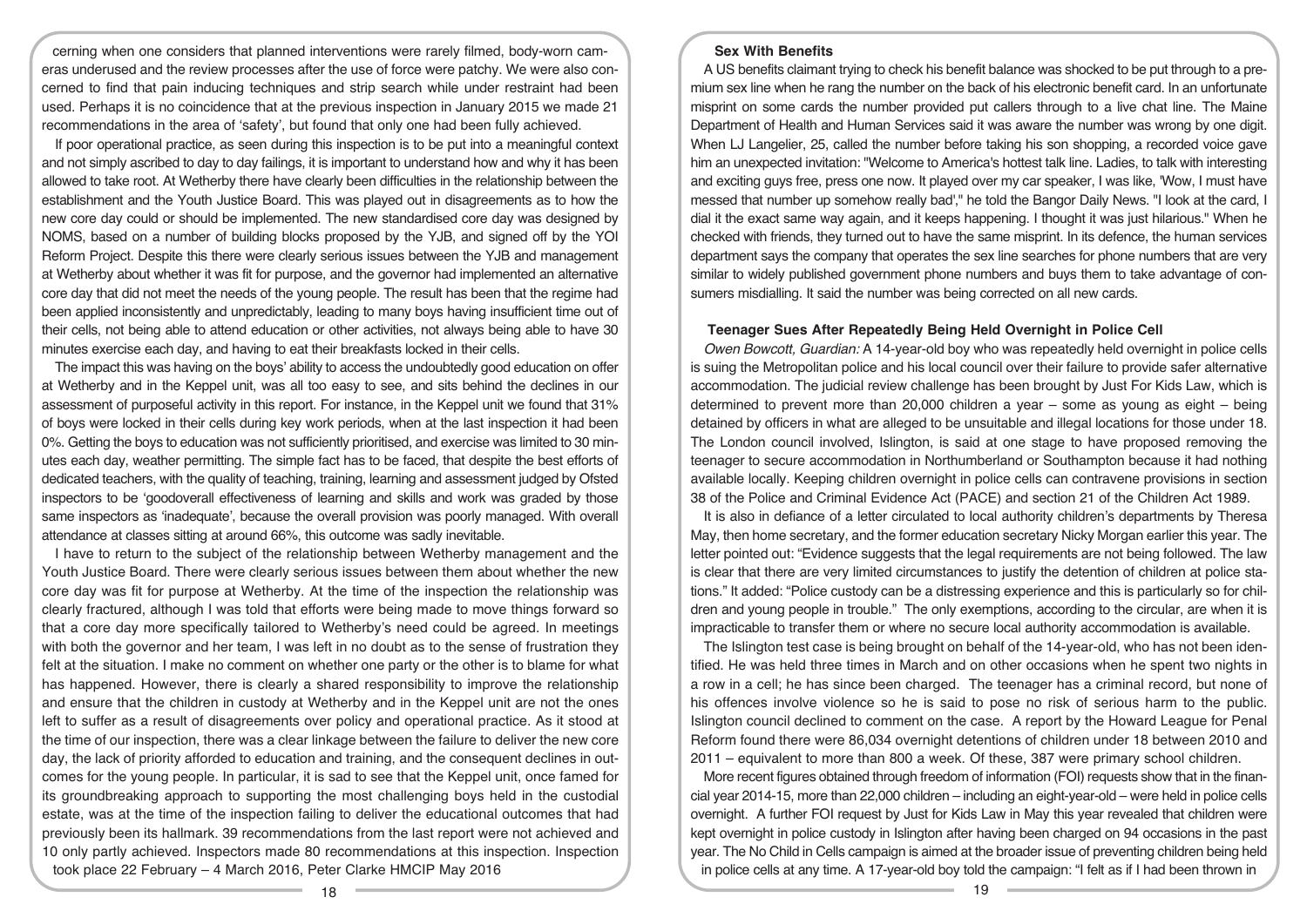a cell and left to die. I had no idea how long I would be in there. No one brought me any food or water. No blanket, thin fireproof mattress. There was a camera in the cell. "They could see you going to the toilet that was in the cell. When I was taken between cells, I could hear people yelling and banging and there were guys in full riot gear. I felt like I was in the shark pit."

Just For Kids Law argues that all children aged under 18 are vulnerable by reason of their age and require additional protection. Three years ago, the charity won a key test case when the high court found that police had acted unlawfully by failing to amend codes of practice issued under PACE ensuring that 17-year-olds in custody are treated as children, provided with appropriate adult support and that their parents are notified. Last year, the all-party parliamentary group for children published a report on custody that noted: "There continues to be no requirement for all forces to provide the Home Office with data on the number of children held in custody overnight and the number transferred to local authority accommodation, making it difficult to monitor accurately – locally or nationally – the degree to which legal obligations are being met." Shauneen Lambe, the executive director of Just for Kids Law, said: "We have been forced to issue legal proceedings against Islington council, which is one of the worst boroughs in London for detaining children overnight in police cells. Everyone agrees – including the current prime minister and the police – that cells are not fit places for children to spend the night. "We are acting in this case for a vulnerable 14-year-old boy who was kept in a cell overnight on multiple occasions in March this year because no alternative accommodation was found for him. We know this is a nationwide problem and will be taking similar action against other local authorities until this practice is stopped." Children should be held in cells only as a last resort, she believes. Lambe added: "Councils should comply with the law, and take seriously their responsibilities towards protecting children who have been arrested."

The Met said: "[The service] takes its duty of care towards children and vulnerable adults seriously. While we recognise police custody can be a daunting and intimidating experience for children, custody suites are designed to provide a safe and secure environment for detainees and our suites are regularly inspected by Her Majesty's inspectorates of constabularies and prisons. "Additional safeguards for children in custody include notifying their parent/guardian, providing appropriate adults to give extra support and more frequent welfare checks. Custody staff have received training in identifying and acting on vulnerabilities. "It is not unlawful to detain a child overnight. It may be necessary to detain a child if there is an ongoing investigation that necessitates their detention, for example to take forensic samples, orto prevent evidence being lost or destroyed. "We recognise children do get detained overnight after being charged with an offence when they should be transferred to local authority accommodation. This transfer may not happen for one of a number of reasons, which includes no available accommodation. We are working with others to reduce the number of children detained in police custody overnight."

# **Patel (Respondent) v Mirza (Appellant) – UKSC 2014/0218**

On appeal from the Court of Appeal (Civil Division) (England and Wales)

Mr Patel (the respondent) transferred £620,000 to Mr Mirza (the appellant) so that Mr Mirza could use it to bet on share price movements based on inside information. Insider dealing is illegal under Part V of the Criminal Justice Act 1993. The inside information was not forthcoming and the agreement was not carried out. Mr Patel has not received the money back from Mr Mirza. In his pleadings at first instance (basing his claim on unjust enrichment and/or a Quistclose trust), Mr Patel set out the facts of the illegal agreement. This appeal considers whether the respondent is entitled to recover money transferred to the appellant in furtherance of a contract entered into for an illegal purpose from which the respondent only withdrew

once it could no longer be performed. The Supreme Court unanimously dismisses Mr Mirza's appeal. Mr Patel is entitled to restitution of the £620,000 which he paid to Mr Mirza.

Reasons For The Judgment: Lord Mansfield said in Holman v Johnson (1775) 1 Cowp 341, 343 that "no court will lend its aid to a man who founds his cause of action upon an immoral or an illegal act" [1]. Behind this maxim, there are two broad policy reasons for the common law doctrine of illegality as a defence to a civil claim. First, a person should not be allowed to profit from his own wrongdoing. Second, the law should be coherent and not self-defeating, condoning illegality by giving with the left hand what it takes with the right hand [99]. The reliance test expressed in Tinsley v Milligan [1994] 1 AC 340 bars the claimant if he/she relies on the illegality in order to bring the claim. This test has been criticised and Tinsley should no longer be followed [110]. The essential rationale of the illegality doctrine, as explained by the Supreme Court of Canada in Hall v Hebert [1993] 3 RCS 159, is that it would be contrary to the public interest to enforce a claim if to do so would be harmful to the integrity of the legal system. In assessing whether the public interest would be harmed in that way, it is necessary to consider a) the underlying purpose of the prohibition which has been transgressed and whether that purpose will be enhanced by denial of the claim, b) any other relevant public policy on which the denial of the claim may have an impact and c) whether denial of the claim would be a proportionate response to the illegality. Various factors may be relevant, but the court is not free to decide a case in an undisciplined way. The public interest is best served by a principled and transparent assessment of the considerations identified, rather by than the application of a formal approach capable of producing results which may appear arbitrary, unjust or disproportionate [120]. In considering whether it would be disproportionate to refuse relief to which the claimant would otherwise be entitled, as a matter of public policy, various factors may be relevant. Potentially relevant factors include the seriousness of the conduct, its centrality to the contract, whether it was intentional and whether there was marked disparity in the parties' respective culpability [107].

A claimant, such as Mr Patel, who satisfies the ordinary requirements of a claim for unjust enrichment, should not be debarred from enforcing his claim by reason only of the fact that the money which he seeks to recover was paid for an unlawful purpose. There may be rare cases where for some particular reason the enforcement of such a claim might be regarded as undermining the integrity of the justice system, but there are no such circumstances in this case [121]. Lord Kerr writes a concurring judgment elaborating on aspects of Lord Toulson's judgment. Lord Kerr identifies that there is a choice of approaches between a rule-based approach on the one hand and on the other a more flexible approach, taking into account the policy considerations that are said to favour recognising the defence of illegality [133]. A rule-based approach to the question has failed to lead to the predictability it sought. Further, it is questionable whether particular weight should be given to predictability where a claimant and defendant have been parties to an illegal agreement [137]. Lord Neuberger[143, 163], Lord Mance [197-199], Lord Clarke [210] and Lord Sumption [250, 253] all conclude there is no inconsistency in the law in permitting a party to an illegal arrangement to recover any sum paid under it, so long as restitution is possible. An order for restitution simply returns the parties to the positon in which they would and should have been, had no such illegal arrangement been made. Lord Neuberger goes on however to express the further view that, in relation to other issues involving illegal arrangements, the approach suggested by Lord Toulson provides as reliable and helpful guidance as it is possible to give [174, 186]. Lord Mance, Clarke and Sumption, in separate judgments expressing general agreement with each other, considerthat, with the above clarification of the operation of restitution, there is no basis for substituting for the clear-cut principle identified in Holman v Johnson and Hall v Hebert, founded on the need to maintain the integrity of the law, a mix of factors as advocated by Lord Toulson, which would not offer the same coherence or certainty.